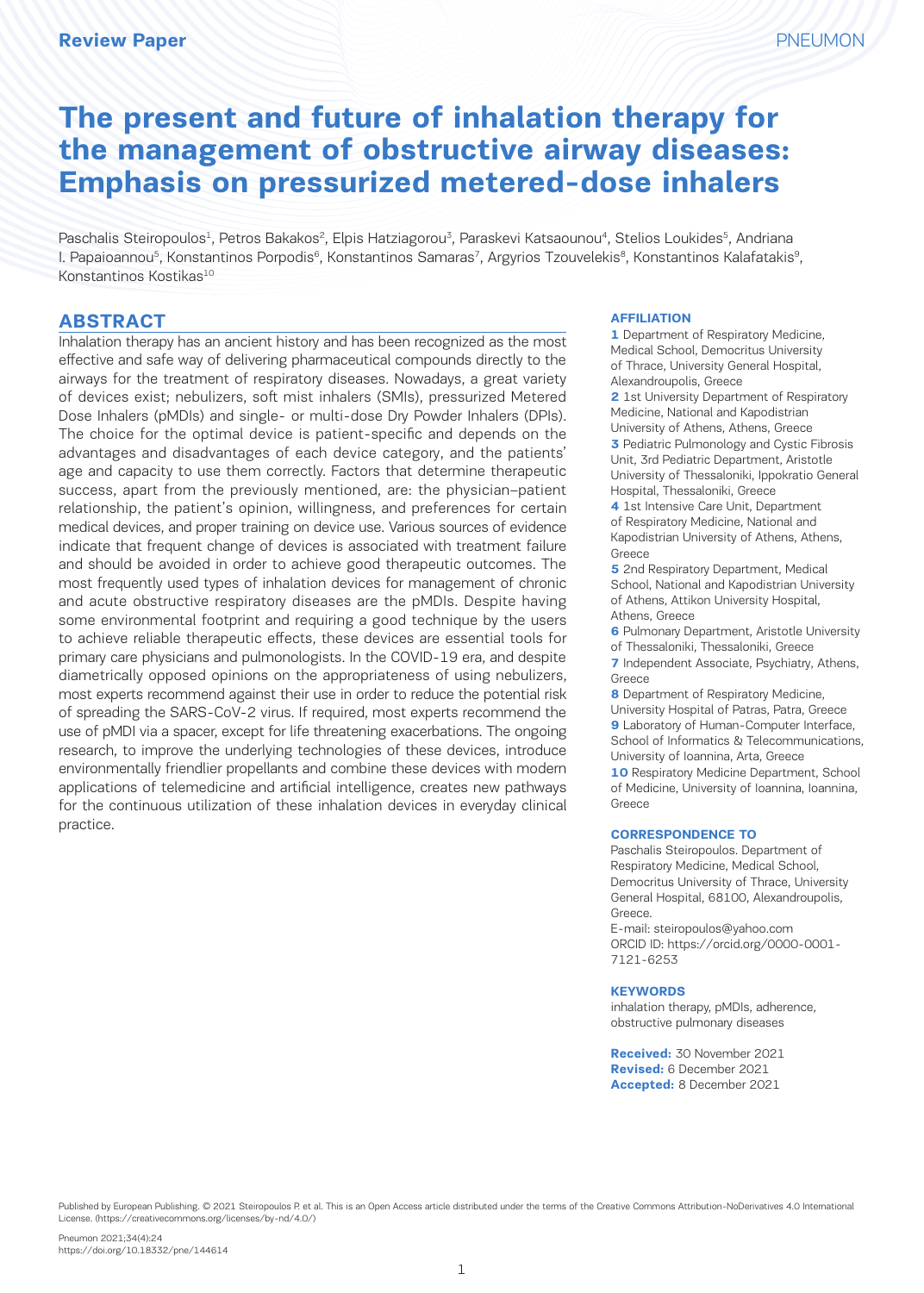# **Review Paper** Paper **Paper** PNEUMON

## **INTRODUCTION**

Although possibly otherwise assumed, inhalation therapy has an ancient history in the treatment of respiratory tract diseases, and, nowadays, it is well recognized as a very effective and safe method of delivering pharmaceutical compounds directly to the airways. The origins of inhaled therapies possibly go as far back as 4000 years with the smoking of datura preparations in India<sup>1</sup>. In the late 18th and 19th century, ceramic inhalers were popular for the inhalation of air drawn through infusions of plants and other compounds. A few decades later, technology evolved to atomizers, steam inhalers and powders (late 19th century), to further evolve to hand bulb nebulizers and early nebulizers using electricity or compressed air (1930s), shifting to jet or ultrasonic nebulizers, progressing to breath-enhanced, breath-actuated, vibrating mesh or dosimetric nebulizers, and finally to metered-dose liquid inhalers and soft mist inhalers (SMIs), and on the other side to pressurized MDIs (pMDIs, first introduced in 1956), breath-actuated or chlorofluorocarbon (CFC)-free MDIs, and passive or active, single- or multi-dose dry powder inhalers (DPIs) (Figure 1).

Although the inhalation route has been investigated for the systemic delivery of drugs, such as hormonal/peptide replacement, like insulin<sup>2</sup> or analgesics, the wide use of this route of administrations involves the local treatment of pulmonary diseases, in particular asthma and chronic obstructive pulmonary disease (COPD), but also cystic fibrosis, bronchiectasis, and pulmonary arterial hypertension. The benefits of inhalation therapy include: 1) delivery of high concentrations of the active drug to the disease site; 2) minimization of systematic side effects; 3) minimization of the time between drug administration and clinical response onset; 4) bypassing important barriers that usually reduce bioavailability and therapeutic efficacy, such as poor gastrointestinal absorption and first-pass metabolism in

the liver; and 5) significant reduction in the required dose to achieve an equivalent therapeutic effect compared to systematic administration<sup>3</sup>.

The type of compounds used via the inhalation route to treat pulmonary disease include mainly bronchodilators (short- or long-acting  $\beta$ <sub>2</sub>-adrenergic receptor agonists or muscarinic receptor antagonists, for symptomatic relief and resolution of bronchospasm, alone or in combination), corticosteroids (for ameliorating inflammatory response and preventing asthma and/or COPD exacerbations, alone or in combination with long-acting  $β_2$ -adrenergic receptor agonists and long-acting muscarinic receptor antagonists), but also a variety of other agents, including antibiotics, antiviral agents, mucolytic agents, and prostacyclin. Agents that can cause bronchoconstriction (e.g. histamine or methacholine for bronchial challenge testing) may also be used, under controlled conditions for diagnostic purposes. The pulmonary pharmacokinetic processes after drug inhalation contrast to those following systemic administration, are quite complex and multi-layered. They comprise: 1) drug particle or droplet deposition (thus particle size affects therapeutic efficacy, with particles >5 μm having difficulties reaching the lower respiratory tract); 2) drug dissolution in the lung fluids; 3) mucociliary clearance in the conducting airways and macrophage clearance in the alveolar space; 4) absorption (of dissolved drug) to the lung tissue; 5) pulmonary tissue retention and potential pulmonary metabolism; and 6) absorptive drug clearance (drug transport) from the lung tissue to the systemic circulation4.

## **DEVELOPMENTS**

**Choosing the optimal device for inhalation therapy** Despite the large number of randomized controlled trials (RCTs) having been conducted on this topic, there is still



## **Figure 1. Evolution of inhaled therapies delivery devices, from 18th century to the present**

Data from reference 1. DPI: dry powder inhalers. pMDIs: pressurized metered dose inhalers.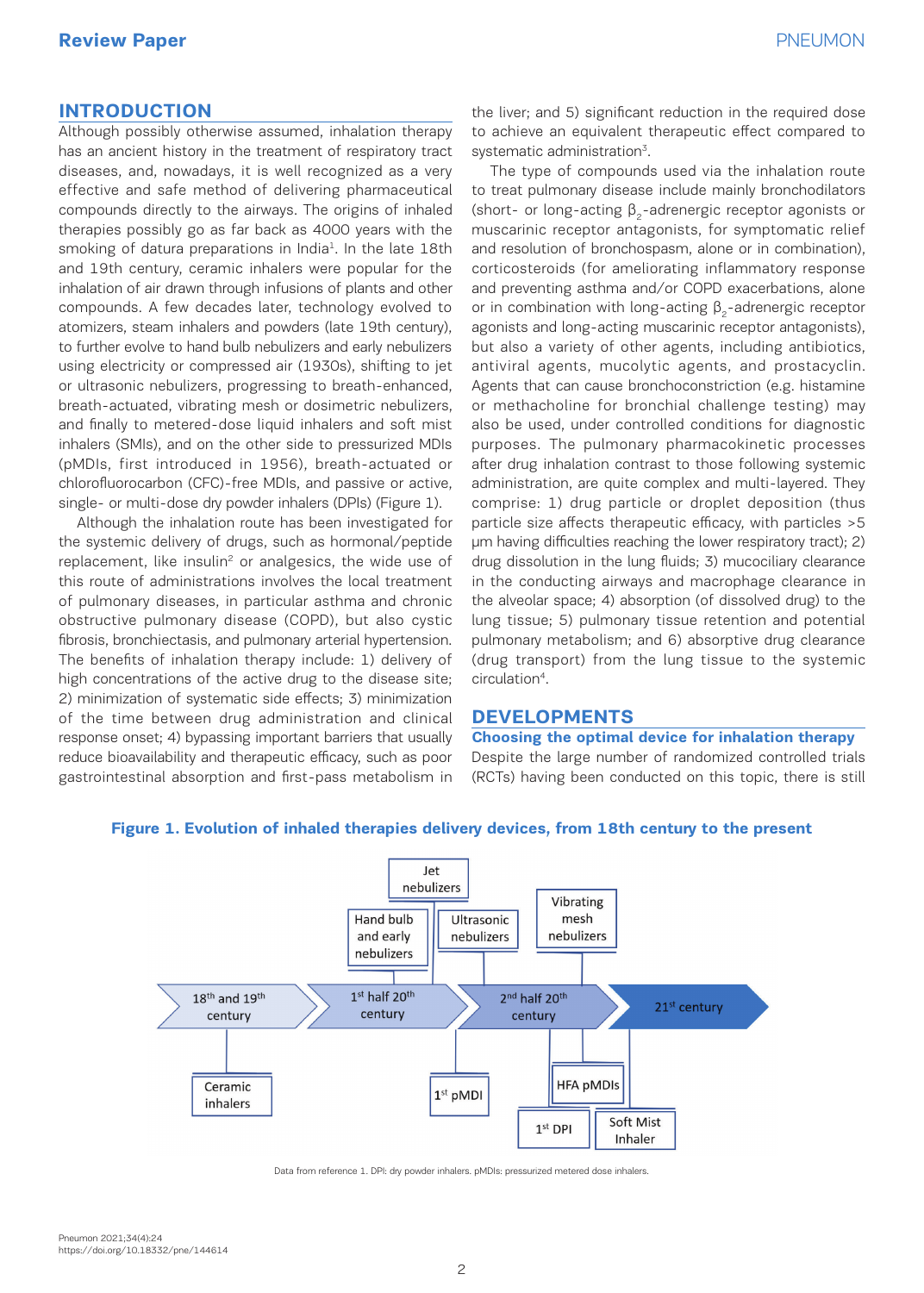no clear superiority in efficacy between the different types of devices, currently used for inhalation therapy has been demonstrated5,6. Nevertheless, some methodological limitations in the majority of these trials should be noted: first, most of these RCTs were designed for licensing purposes, thus their primary aim was to show 'non-inferiority or at least equality' in efficacy; second, the question of a potential superiority of one of the types of devices has not been clearly stated. Moreover, many of these RCTs have recruited patients already well trained in using the devices (i.e. when a good inhalation technique is required); while patients with poor training were excluded from the studies<sup>6</sup>. Therefore, the results of these RCTs do not present actual real-world data, i.e. they only reflect partially the population that uses inhalation devices in real life. Importantly, a systemic review by Lavorini et al.<sup>7</sup> showed that up to 25% of patients never receive verbal instructions on how to use their devices, while another review raised the issue of evaluation of errors in technique, recording around 300 descriptions of critical errors and up to 90% of patients making technique errors, in 114 studies included<sup>8</sup>.

Advantages of MDIs include: 1) being ambulatory devices; 2) being multi-dose devices (usually contain >100 doses); 3) rapid, convenient drug delivery; 4) relatively low price; 5) ease of use; 6) content that cannot be contaminated; 7) highly reproducible dosing from puff to puff; 8) compatibility with major classes of drugs; and 9) independence from inspiratory flow generation. Disadvantages include: 1) containing propellant; 2) rarely being breath-actuated and therefore requiring coordination; 3) misuse (especially due to poor coordination), leading to ineffective therapy; 4) significant pharyngeal deposition and systematic absorption; and 5) induction of the cold freon effect. The most frequent mistakes about the use of pMDIs by the patients include: 1) forgetting to shake the device (required only in suspension formulations), 2) using the tongue or teeth as barrier into the proper diffusion of the particles, 3) inhaling too fast or too slow, 4) inhaling via the nose, 5) difficulties in synchronizing inhalation with device activation, and 6) insufficient duration of holding the breath<sup>9,10</sup> (Table 1). In contrast, DPIs do not require propellants and do not rely on hand-inhalation coordination. Nevertheless, DPIs require a significant inhalation effort, are incompatible with many major classes of drugs, and are comparatively more complicated to use than MDIs<sup>10,11</sup>.

Another important aspect for choosing the optimal device for inhalation therapy is the capability of the targeted patients to use them. This target group consists of patients with obstructive airway disorders, mainly COPD or asthma, whose peak inspiratory flow rate (PIFR) or cognitive status might be an obstacle in effectively using some of them. DPIs require a minimal PIFR of 30–50 L/min and an optimal PIFR of 30–65 L/min, depending on the device, for adequate medication dispersal<sup>12</sup>. A significant portion of COPD patients is aged ≥70 years<sup>13,14</sup>, and age is known to be positively correlated with PIRF and cognitive decline. For instance, clinical evidence indicates that 20% of COPD patients aged >70 years using Diskus (DPI) and 30% using Turbuhaler failed to achieve the required optimal PIFR threshold for these devices  $(45 \text{ L/min})^{15}$ . It is worth mentioning that peak pressure drops, PIFR, inhaled volume, and average inhalation flow rate do not differ markedly between healthy subjects and patients with asthma or mild COPD, but they do show a linear correlation with increased disease severity in patients with COPD16. Many studies report suboptimal or poor PIFR values for nearly half of COPD patients<sup>17,18</sup>. Similarly, asthmatic patients aged >70 years had a 6 times higher probability to fail the high resistance DPI threshold of 30 L/min PIFR compared to younger patients (aged <40 years)<sup>19</sup>. Moreover, a mini-mental examination score <24 and male gender have been shown to be an important predictor for incorrect use of pMDIs<sup>20</sup>. Finally, the cost-effectiveness of the inhalation device is also a significant factor for patients, since the annual economic burden related to the disease could reach thousands of euros $21$ .

About 10 years ago, the European Respiratory Society and the International Society for Aerosols in Medicine agreed on a consensus recommendation to facilitate respiratory physicians in choosing the type of aerosol delivery device that is most suitable for each adult patient<sup>5</sup>. According to these guidelines, patients with a good actuation-inhalation coordination should preferably use pMDIs and those with a poor actuation-inhalation coordination should add a spacer to the pMDI. Alternatively, patients with an inspiratory flow ≥30 L/min (independent of whether they have a good or poor actuation-inhalation coordination) could use breath-

### **Table 1. pMDIs advantages and disadvantages**

| <b>Advantages</b>                            | <b>Disadvantages</b>                                                    |
|----------------------------------------------|-------------------------------------------------------------------------|
| Use easiness                                 | Hand-inhalation coordination<br>dependence (unless breath-<br>actuated) |
| Compact, portable, sealed<br>devices         | Propellant containing                                                   |
| Multi-dose capacity                          | Induction of 'cold freon' effect<br>(unless soft plume)                 |
| Highly reproducible dosing                   | Need for shaking (only in<br>suspension formulations)                   |
| Compatibility with major<br>classes of drugs | Need for slow deep inhalation                                           |
| Prevention of content<br>contamination       |                                                                         |
| Ambulatory use                               |                                                                         |
| Independence from inspiratory<br>flow        |                                                                         |
| Low price                                    |                                                                         |
| Data from references 9 and 10.               |                                                                         |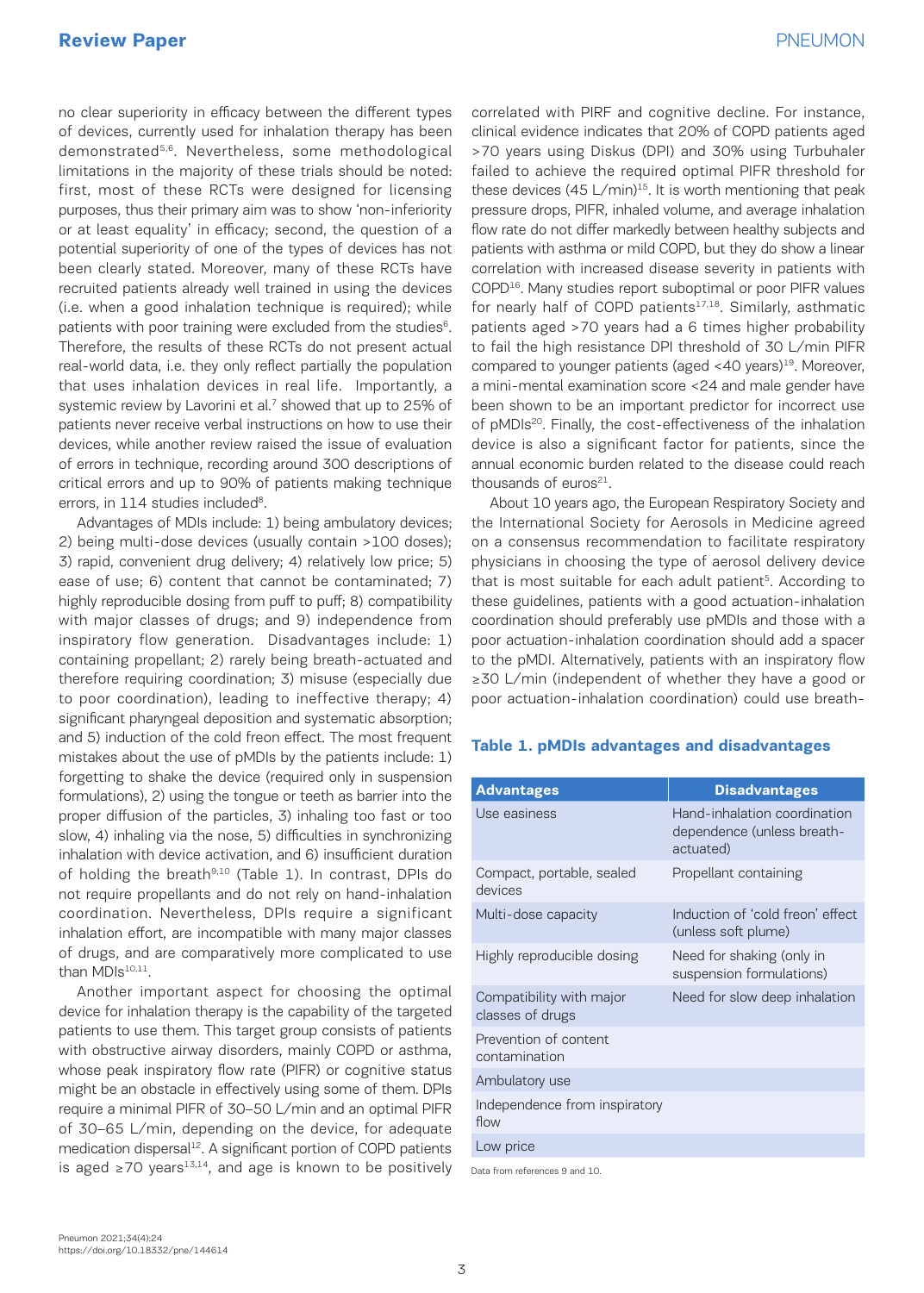actuated pMDIs or DPIs. Nebulizers are an alternative option in all patient subgroups. Spacers, despite increasing the total volume of the inhalation device as well as the therapeutic cost, are in certain cases very useful, because they simplify actuation-inhalation coordination, achieve comparatively reduced pharyngeal, and increased pulmonary, deposition of particles. pMDIs with spacers or nebulizers are also the devices of choice when conscious inhalation is not possible<sup>22</sup> (Table 2).

Another point of concern relates to the inhalation treatment of the pediatric population with pulmonary disease, mainly asthma, where many indications are not strongly evidence-based. Age is also an important patient factor as children aged <3 years are generally unable to adopt specific inhalation techniques and are therefore treated with either nebulizers with a facemask, or pMDIs with a spacer and a facemask<sup>23</sup>. For children aged  $3-6$  years, pMDIs with a spacer and a facemask is the most appropriate device for use. After that age (>6 years), children are gradually more capable of using effectively DPIs and breathactivated pMDIs<sup>24</sup>. It is worth mentioning that facemasks can generally reduce the pharmacological efficacy of the inhaled drug, because: 1) they give the option of using the nasal route for drug delivery, which reduces the pulmonary deposition of the drug compared to mouth-breathing<sup>25</sup>; and 2) if not properly sealed around the nose and mouth (for example in a struggling child), pulmonary deposition of the inhaled aerosol is also reduced<sup>26</sup>. Moreover, if the child is screaming or crying, most of the inhaled drug deposits in the upper airway as well $27,28$ .

Finally, it should be noted that, for both adults and children, the Global Initiative for Asthma (GINA)<sup>29</sup> suggests the use of short-acting β2-adrenergic receptor agonists (SABA) in pMDI with spacer for the management of asthma exacerbations in the primary care setting, based on data

## **Table 2. Choosing the type of aerosol delivery device**

|                                     | Poor hand-<br>inspiration<br>coordination | Good hand-<br>inspiration<br>coordination |
|-------------------------------------|-------------------------------------------|-------------------------------------------|
| Inspiratory flow<br>$<$ 30 L/min    | pMDI+spacer*                              | pMDI                                      |
|                                     | Nebulizer*                                | Nebulizer                                 |
| Inspiratory flow<br>$\geq 30$ L/min | pMDI+spacer*                              | pMDI                                      |
|                                     | Breath-actuated<br>pMDI                   | Breath-actuated<br>pMDI                   |
|                                     | <b>DPI</b>                                | <b>DPI</b>                                |
|                                     | Nebulizer*                                | Nebulizer                                 |

\*In case conscious inhalation is not possible. DPI: dry powder inhalers, pMDI: pressurized metered dose inhalers. Modified from data from references 5 and 22. This material has not been reviewed prior to release; therefore, the European Respiratory Society may not be responsible for any errors, omissions, or inaccuracies, or for any consequences arising there from, in the content. Reproduced with permission of the © ERS 2021. European Respiratory Journal 37 (6) 1308-1417; DOI: 10.1183/09031936.00166410 Published 1 June 2011.

supporting that delivery of SABA via hand-held devices leads to similar improvement in lung function as does a nebulizer. For children in particular, spacers may have some advantages compared to nebulizers<sup>30</sup>.

## **Interactive relationships between patients and inhalation devices**

It is natural for medical doctors to stay alert, and continuously seek the optimal device for their patients' inhalation therapy; a practical and cheap device, which shows a good deposition of drug particles into the lungs, the smallest possible systematic drug absorption, the capacity to effectively deliver drug particles of different sizes, and finally to match each patient's personalized needs $31$ . This reality potentially prompts physicians to change devices per patient until they find the best possible option. Nevertheless, various sources of evidence indicate that such a strategy is not ideal, and frequent changes between devices should be avoided to achieve good therapeutic outcomes $31$ . For instance, a study utilizing data from the Optimum Patient Care Research Database, using a carefully matched cohort of COPD patients being prescribed the same or similar inhalation devices, and patients switching between different devices over a period of 2 years, showed that the patients in the first group had a lower rate of exacerbations and were less likely to be in a higher dose treatment group, compared with those in the different-devices cohort<sup>32</sup>.

Thus, changes in inhalation devices can increase the errors in use due to the different techniques that patients need to learn and follow. This, in turn, may lead to poor compliance to treatment, which has been correlated with unfavorable treatment outcomes and increased patient demand of primary healthcare services<sup>33-40</sup>. In contrast, simplification of treatment protocols and educating patients on the pathophysiology of the disease, interpretation of symptoms, how the drugs work, what the therapeutic goals are, and, of course, how to use inhalation devices, increase compliance and, in turn, the therapeutic outcome<sup>41</sup>. Reevaluation of technique in each visit, using the 'teachback' method (asking patients to show how they use their device) either with placebo devices or by asking patients to bring their own devices to demonstrate technique, as well as participation of other healthcare professionals, such as pharmacists, in technique education are recommended by Global Initiative for Chronic Obstructive Lung Disease<sup>6</sup>. Importantly, both inhaler technique and treatment adherence must be evaluated before presuming current therapy insufficiency<sup>6</sup>.

The context, in which the therapeutic utility of a given device will be assessed, can be very complex. Before the pharmacological effect of an inhaled drug becomes a decisive factor for disease control, other parameters precede; physician–patient relationship, what is the patient's opinion on and willingness to using medical devices, what are his/ her particular preferences in terms of the different inhalation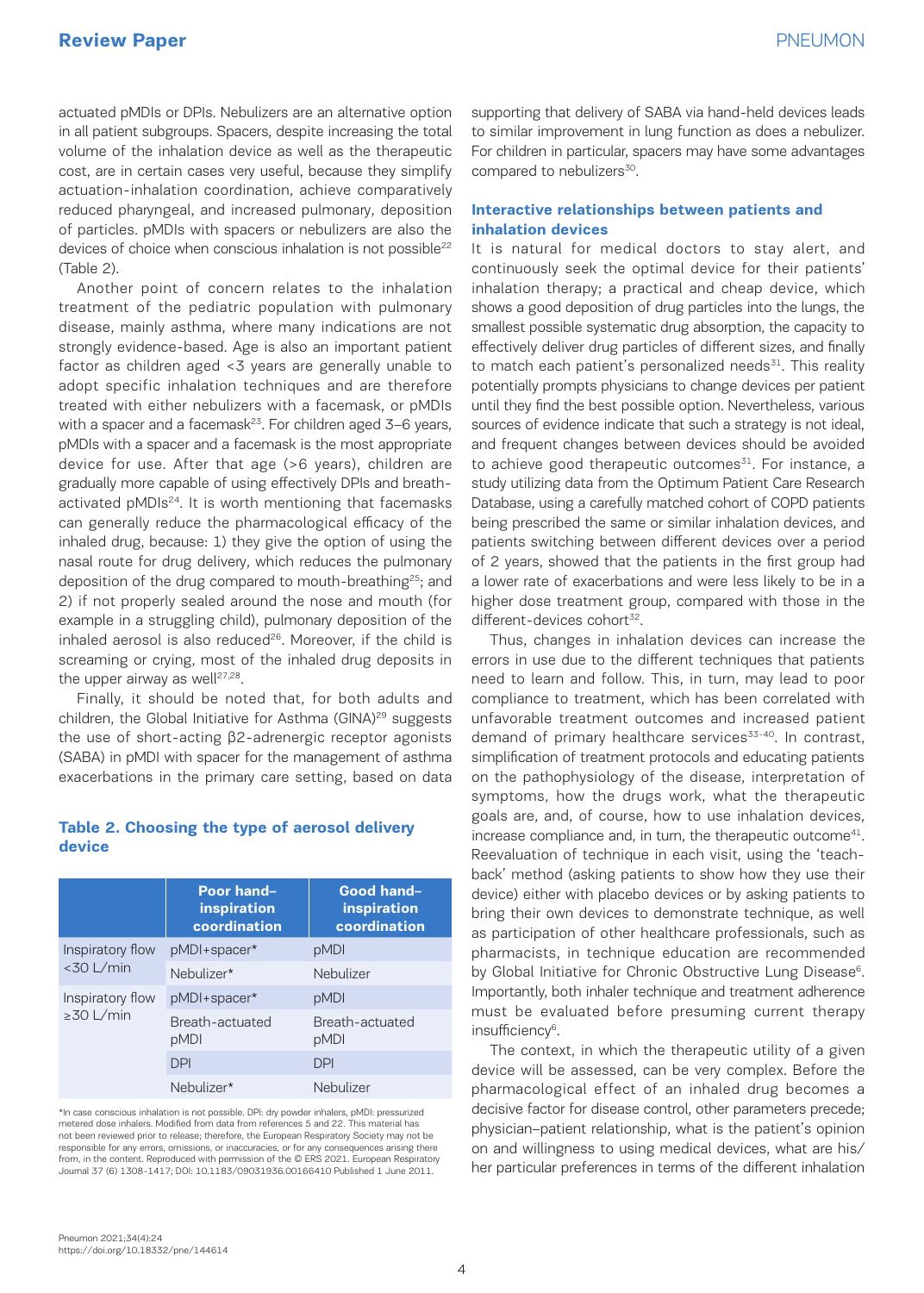devices, whether they are capable of using a device (factors such as age, financial issues, comorbidities or the pulmonary disease severity play here an important role), whether they will get the training required to use it properly, and finally, the performance of the device itself (correct dose, proper distribution of particles etc.). Thus, a huge variable that determines therapeutic efficacy relates to what we can call 'physician–patient–device relationship', which has a psychological dimension that needs to be addressed. Patients create an individualized cognitive representation of how their disease works and how this affects their life, which although being characterized by a logical structure, does not necessarily match with medical reality. This representation might be critical for patients' willingness to use and adhere to treatment with inhalation devices<sup>42</sup>. Most patients who use inhalation devices are not keen on changing them, unless their physician strongly suggests otherwise and offers guidance/training on how the new device should be used. In case of a non-consensual switch, patients may feel unsatisfied about their treatment, insecure about the prospects of controlling their disease, downgrading the physician–patient relationship, thus reducing de facto the therapeutic efficacy and, consequently, increasing overall healthcare cost. The psychological dimension of the patient– device relationship is also nicely illustrated by the doubleblind, crossover study of Wechsler et al.<sup>43</sup>, where asthmatic patients were alternating between different treatment blocks, including two blocks of inhalation device therapy, containing albuterol or placebo. Patients were reporting – subjectively – a comparable improvement in both inhalation device therapies (albuterol and placebo), even though when using objective measures for evaluating the therapeutic outcome, albuterol was the only method that significantly improved pulmonary function. The medical community seems to be aware of this psychological dimension, and up to a third of respiratory physicians seem to clearly prioritize the selection of the proper device for a given patient over the pharmacological compound, when deciding which treatment to recommend<sup>44</sup>.

## **The science and technology of pMDIs** pMDIs: technology

MDIs were developed about 65 years ago by Riker Laboratories and represented a convergence of two relatively new technologies at that time, the chlorofluorocarbon (CFC) propellant and the Meshburg metering valve which was originally designed for dispensing perfume45. The initial design by Riker used a glass canister coated with a vinyl plastic to improve its resilience. Since then, MDIs/pMDIs are continuously evolving to meet various technological, environmental, medical, and usability challenges.

Nowadays, a typical pMDI device consists of the canister, the propellant, the drug formulation, the metering valve, and the actuator. The metering valve allows the passing of a predefined/accurately known volume of propellant and micronized drug at each actuation. The latter takes place after pressing the bottom of the canister into the actuator, leading to decompression of the formulation within the metering valve. This creates an explosive generation of a heterodispersed aerosol of droplets that consist of tiny drug particles contained within a shell of propellant. The propellant evaporates with time and distance, reducing the size of the particles under pressure to generate a metered dose of an aerosol through an atomization nozzle<sup>46,47</sup>. In 2006, pMDIs stopped using CFCs as a propellant, as they are known to damage the ozone layer (CFCs also being extremely potent global warming agents were to be replaced according to the Montreal protocol, a landmark phase-out agreement signed in 1987). Hydrofluoroalkanes (HFAs) have replaced the CFCs as propellants, as they are considered to have a lower Global Warming Potential<sup>48</sup>. HFA-based pMDIs have been introduced to allow for both: 1) suspensions, retaining same characteristics of size, deposition, and efficacy as CFCs, and 2) solutions, with varying particle size and delivery optimization49.

In this context, the Modulite® platform technology provides HFA134a-based formulations allowing modulation of aerosol clouds and adjustment of particle size, positively correlating to the concentration of the non-volatile



#### **Figure 2. Modulite® technology**

Figure adapted from 'Journal of Asthma and Allergy 2013:6 11-21'. Originally published by and used with permission from Dove Medical Press Ltd<sup>94</sup>.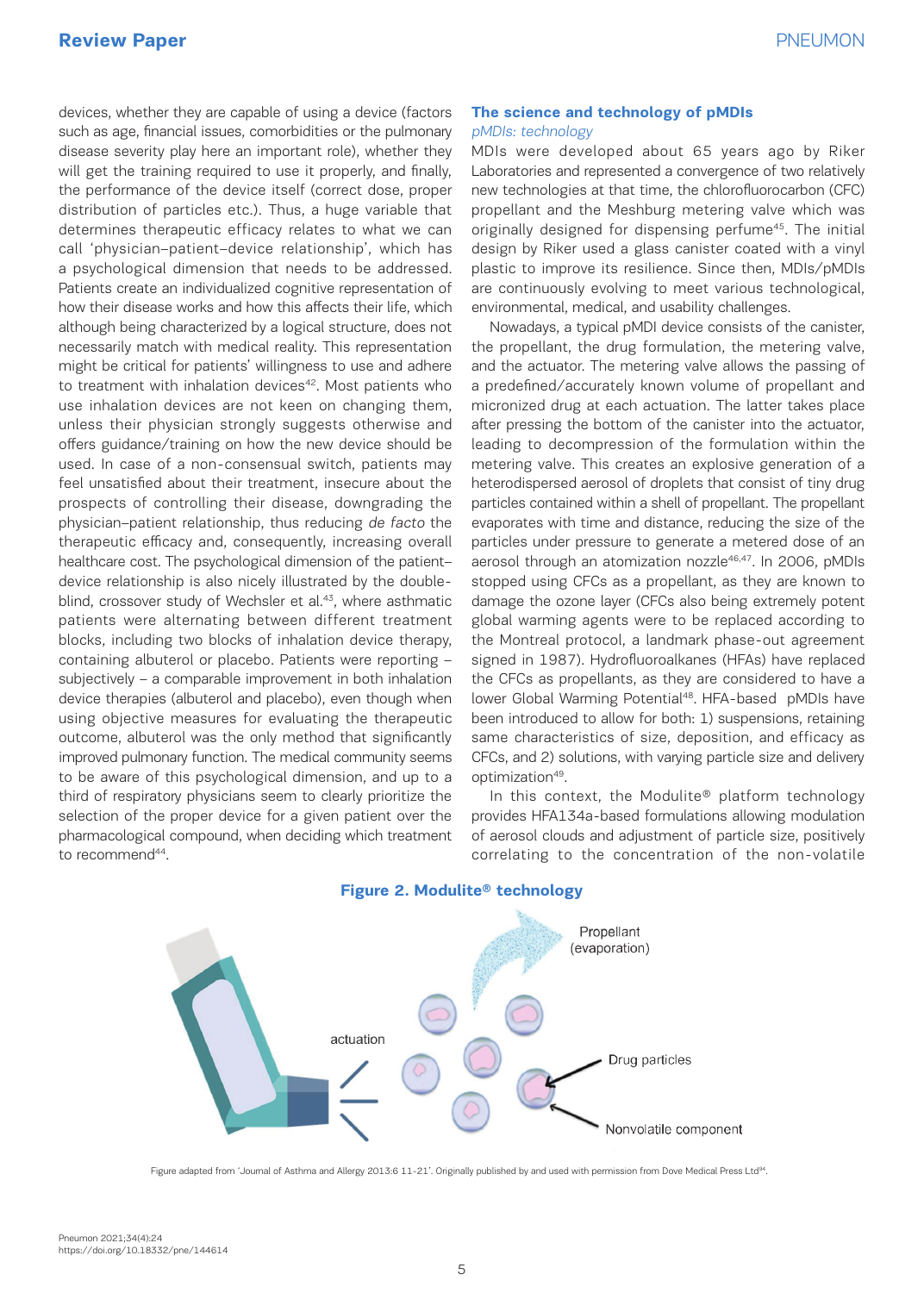# **Review Paper** PNEUMON

component of the formulation (Figure 2). Over the last two decades, this technology offered notable advantages over previously existing delivery systems, including formulation adaptability, reproducibility over time and uniformity in dose delivery. The plume duration and length increased, and its velocity and contained particle size decreased compared to previous, CFC-based delivery systems<sup>50</sup>. This leads to a better peripheral lung deposition of the particles<sup>51</sup>, regardless of the presence of a pathological condition<sup>52</sup>. The extrafine formulations achieved through the Modulite® platform technology have been linked to improved treatment efficacy in smoking asthmatic patients<sup>53</sup>, and, at a broader level, to significantly higher odds of achieving asthma control with lower exacerbation rates at significantly lower prescribed doses<sup>54</sup>.

More recent approaches for optimizing pMDI-mediated pulmonary drug delivery include Aerosphere® technology, breath-actuated pMDIs and new propellants to reduce environmental impact. In the former, porous phospholipid/ CaCl<sub>2</sub> microparticles are used to carry drug microcrystals in a co-suspension, which irreversibly are associated with the porous particles, leading to a comparatively improved stability of the co-suspension. Moreover, this technology has a greater biocompatibility, since the phospholipids constitute a natural component of the surfactant lining in alveoli. Furthermore, the technology is characterized by higher consistency of dose (within a 15% range), irrespective of any shaking–firing delay up to one minute<sup>55,56</sup>. Altogether, these improvements lead to a more efficient lung deposition of the pharmacological compound, compared to both non extra-fine DPIs<sup>57</sup> and suspension pMDIs<sup>58</sup>. Concerning breath-actuated pMDIs, a flow triggered mechanism is incorporated into the device and a spring releases the dose upon activation of that mechanism59. Thus, there is no need for coordination (i.e. being the major error by standard pMDI users), as low inspiratory flow is enough to trigger the mechanism<sup>60</sup>. It has been shown that patients find breath-actuated pMDIs easy to use and healthcare practitioners easy to train their patients on how to use them. Moreover, lung deposition of the pharmacological agent is comparable to good coordination, conventional pMDI usage<sup>61</sup>. Nevertheless, these devices are not available in various markets (including Greece), they are not available for a wide range of pharmacological compounds, they require good shaking and have an increased cost. Finally, new propellants for pMDIs are under investigation, such as the HFA152a, which has a low global warming potential<sup>62</sup>.

### pMDIs: relationship between using technique and therapeutic efficacy

A crucial aspect of the therapeutic efficacy of pMDIs relates to the good technique that patients should have in order to properly use them. Patients usually need to uncap the mouthpiece of the device, shake the device before using it (in case of suspension containing pMDI), exhale until all air has been emptied from the lungs, place the device into their mouth, and at the very beginning of their inhalation process push down on the canister, and continue inhaling slowly and deeply. Finally, the patients are required to hold on their breath for about 5-10 seconds and then calmly exhale. Deviations from the optimal dose administration technique might affect therapeutic efficacy. For instance, fast inhalation reduces by half the percent lung deposition of drug particles >5 μm in asthmatic patients, and thus improves by less than half their FEV<sub>1</sub> compared to slow inhalation<sup>63</sup>. These differences disappear (or even get reversed) as the size of drug particles is reduced to 3 or 1.5 μm. Another example is the importance of shaking a suspension pMDI device to provide nominal drug delivery; delayed actuation post-shaking results in varying emitted doses (32% to 380% of label dose)<sup>64</sup>. Solution pMDIs obviate the need for shaking the device.

Teaching patients how to effectively use a pMDI device is a very critical issue for the outcome of their treatment. It is concerning, though, that a great proportion of primary healthcare professionals, but also specialized pulmonologists, do not check on the adequacy of the technique of their patients in using such a device<sup>65</sup>. As a result, most patients do not realize what the critical steps are, and at least onefifth of them aged <64 years and two-fifths of them aged ≥64 years perform one or more critical errors when using such a device<sup>66</sup>. This is a universal finding in all inhalation devices and needs a universal effort from all physicians to teach and remind the appropriate use of inhalers in all patients with airways disease at all visits and re-evaluation opportunities.

#### pMDIs: environmental considerations

It is an undoubtable fact that inhalation devices, such as DPIs or pMDIs can have a significant environmental impact in a type of device-dependent manner. It is also an undoubtable fact, though, that any environmental issues should be included in the wider context of designing and implementing environment friendly public policies, taking into consideration the therapeutic benefit of patients using such devices $62,67$ .

The UK parliament has recently recommended that 50% of prescribed inhalers should have low global warming potential, and thus healthcare professionals are encouraged to switch stable patients using pMDIs to DPIs, to help achieve this goal. Moreover, the parliament recognized that, although less damaging to the environment than CFCs, HFAs still have global warming potential many times greater than CO<sub>2</sub>. Nevertheless, the impact of inhaler device choice and inhaler technique training on patient outcomes cannot be overstated, nor can we ignore the likelihood that the costs of inhaler switching to healthcare systems are potentially huge, with deteriorating asthma control leading to increased primary care consultations, prescriptions of rescue medications, emergency room visits, hospital admissions, and mortality. Thus, governments must preferably fund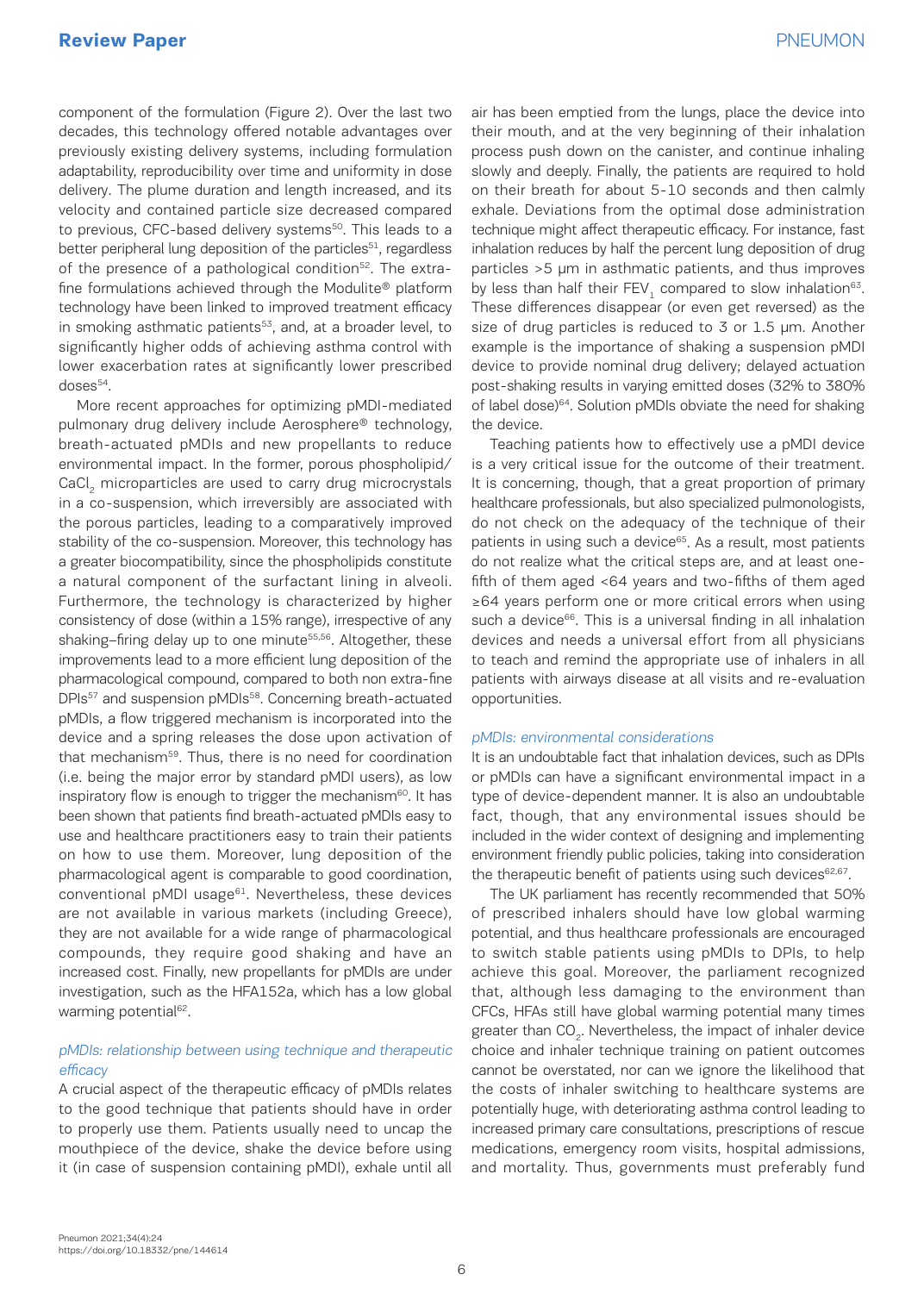research in innovation hubs for alternative low global warming potential propellants and novel inhaler devices, aiming at reducing the environmental impact of inhalation devices without harming the patients<sup>68</sup>.

A recent report on determination of greenhouse gases emissions from pMDIs in Greece estimated that the pMDIs contribution represent just 0.052% of total greenhouse gases emissions. Given that SABA products comprise 50% of this market, it can be argued that a large part of these emissions comes from reliever therapy. Replacement of current propellants with HFA152-a, which has a low global warming potential, can decrease around 90% the greenhouse gases emitted by pMDIs<sup>69</sup>.

Recent suggestions have been published on how to reduce the environmental impact of inhalers in respiratory care. These include: 1) improving asthma and COPD control and reduce the use of SABA reliever inhalers, which – compared to maintenance inhalers – are considered to be the main sources of environmental burden<sup>70</sup>; 2) promoting effective self-management; 3) ensuring that all inhalers are used with correct technique for greater effectiveness; 4) making optimal use of spacers to increase clinical effectiveness of pMDIs where these are used; 5) prescribing pMDIs to minimize propellant quantity and consider alternative inhaler brand; 6) ensuring that patients have a pMDI and spacer emergency treatment pack for selfmanagement of exacerbations, especially if using DPIs for regular treatment; 7) ensuring that pMDIs are not discarded before they are empty (value of dose counter); and 8) promoting inhaler recycling<sup>71</sup> (Figure 3).

#### pMDIs in the era of telemedicine

Advances in communication and monitoring technologies will gradually be integrated into the clinical routine and the follow-up of patients, especially in the primary care setting. The COVID-19 pandemic has, indeed, already forced some relevant changes, like the significant increase of telemedicine over in-person, outpatient visits in the US and the UK72,73. In the context of the management of obstructive

pulmonary disease, such technologies may be combined with the inhalation therapy to offer closer monitoring on the adherence of patients to their treatment. The latter is a very crucial determinant of treatment efficacy, as recent data highlight<sup>74</sup>. In New Zealand, the use of an inhaler with an adjusted electronic monitoring system with audiovisual reminder functions led to significant improvements in adherence to inhaled corticosteroids in school-aged children with asthma (84% vs 30% adherence in the control group)<sup>75</sup>. In Sweden, in a multicenter, physician-blinded, crossover, randomized, 8-week long trial, the implementation of a novel self-management system consisting of a patient app, a cloud-based storage solution and a healthcare interface, where patients use Bluetooth® spirometers to measure lung function, register symptoms, and receive instant feedback on asthma control and an image of the correct inhaler(s) to use and the dose, improved symptom control in patients with uncontrolled asthma compared with conventional treatment<sup>76</sup>.

Many more, different approaches have been recently tested. AIR Louisville, a collaboration forged among the Louisville Metro Government, a nonprofit institute, and a technology company, used electronic inhaler sensors to monitor where and when patients used medication. The use of this digital health platform achieved a 78% reduction in rescue inhaler use and a 48% improvement in symptomfree days. Moreover, the crowd-sourced real-world data on inhaler use, combined with environmental data, led to policy recommendations including enhancing tree canopy, tree removal mitigation, zoning for air pollution emission buffers, recommended truck routes, and developing a community asthma notification system<sup>77</sup>. In another approach, electronic medication monitors, that tracked rescue and controller inhaler medication use, were combined with a digital health platform, that presented medication use information and asthma control status to patients and providers. This intervention has been associated with lower rates of asthmarelated hospitalizations and emergency room visits<sup>78</sup>. In another study, patients with severe uncontrolled (refractory) asthma were subjected to a stratified-by-site random block

### **Figure 3. Ways to reduce environmental impact of inhalers in respiratory care**



Data from reference 71. COPD: chronic obstructive pulmonary disease. pMDIs: pressurized metered dose inhalers. SABA: short-acting β2-adrenergic receptor agonists.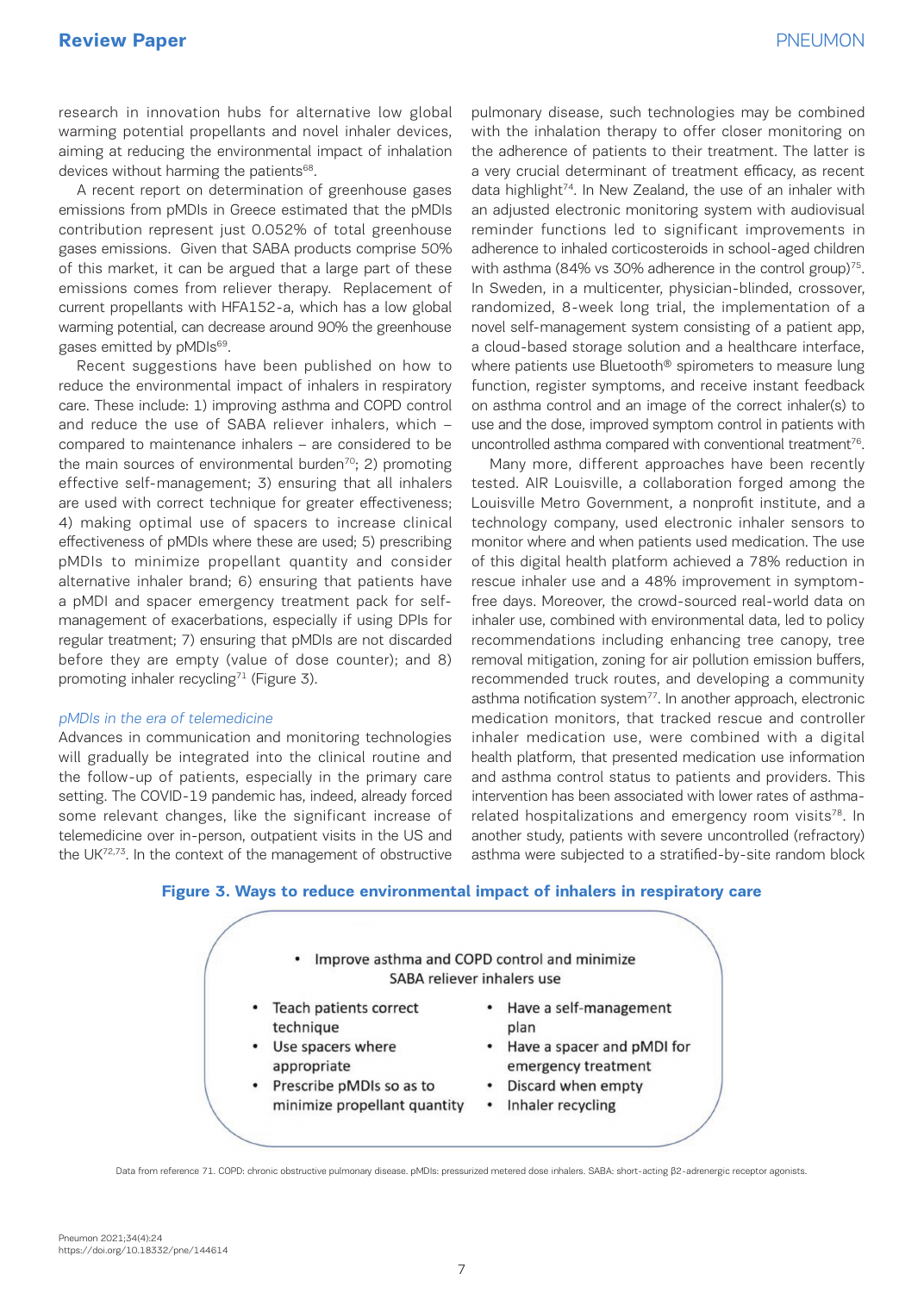design, and divided into two groups, where the intensive education group received repeated training in inhaler use, adherence, and disease management, while the intervention group received the same intervention, enhanced by (bio) feedback-guided training. Repeated feedback significantly improved inhaler adherence, reducing the number of patients whose asthma – despite good adherence – remained refractory to 27% of the original number<sup>79</sup>.

Further recent examples of telemedicine using 'smart' inhalers include: 1) a web-based interface with integrated remote monitoring technology to deliver  $Fe_{NO}$  suppression testing to identify non-adherence to inhaled corticosteroid treatment in difficult-to-control asthmatic patients (which improved asthma control) $80; 2)$  a cluster randomized, parallel-group, multisite, 6-month long pharmacy study on patients with obstructive pulmonary disease (asthma, COPD or combination), using an inhaler compliance assessment device attached to their maintenance inhaler, which divided patients into a biofeedback group (receiving personalized inhaler training informed by data recorded by the device), a demonstration group (receiving inhaler training and a physical demonstration with a placebo inhaler), and finally a control group (receiving usual care), that showed that community pharmacist-delivered inhaler training enhanced by a digital technology tool, improved adherence and health status of patients<sup>81</sup>; and 3) an open-label, parallel-group, 6-month, randomized controlled trial in adults with uncontrolled asthma, with the study group using a connected inhaler system, comprising clip-on inhaler sensors, a patient-facing app and a healthcare professional dashboard (showing an improved adherence, higher medication-free days and better disease control over the control group) $82$ .

#### **Inhalation therapy in the COVID-19 era**

Since the beginning of 2020, the appearance of the novel SARS-CoV-2, causing the COVID-19 pandemic, created considerations related to the use of inhalation devices. SARS-CoV-2 is known to be transmitted via the respiratory route, through droplets or aerosols, generated – among others – during procedures (intubation, bronchoscopy) and treatments. The virus can remain viable and infectious in aerosols for hours, and on surfaces up to some days $83,84$ . In this context, the effectiveness of non-pharmaceutical interventions (including physical distancing, case detection/ management, hygiene and safety measures) in reducing transmission rates and COVID-19 hospitalization rates/ deaths in Europe, up to April 2021, has been assessed and may be applied as response strategies to reduce the burden of COVID-19 in forthcoming waves<sup>85</sup>. Importantly, despite the lack of evidence, there is a heightened concern about the potential risk of transmission of SARS-CoV-2 in the form of aerosolized respiratory droplets during the nebulized treatment of patients with COVID-19. Therefore, the following questions have been raised: 1) should nebulized therapy be used in the hospital setting by patients infected

by SARS-CoV-2; and 2) should nebulized therapy be continued in patients already using it for chronic respiratory disease management in the hospital settings.

The burden and severity of the pandemic, combined with lack of solid data on SARS-CoV-2 transmission, has pushed medical communities to provide non-specific recommendations in the form of expert opinion, such as adhering to stringent sanitation rules, the use of personal protective equipment (gloves, N95 respiratory/face masks, eye protection, gowns) in the presence of infected patients, which should be used only a single time, use of negative-pressure rooms, maintaining at least 2 m distance from patients wherever possible and the use of filters with nebulizers<sup>86</sup>. On the other hand, the Australian National Asthma Council recommends against the use of nebulizers to administer inhaled medicines, unless unavoidable, to reduce the risk of spreading the virus<sup>87</sup>. If required, GINA recommends the use of pMDI via a spacer, except for life threatening exacerbations, and adding a mouthpiece or a mask to the spacer, when needed<sup>88</sup>. Similar recommendations have been proposed by the British Thoracic Society and the British National Institute for Health and Care Excellence, despite highlighting the fact that there is no evidence supporting an increased risk of viral transmission by using nebulizers or that aerosols surrounding the nebulizer come from the nebulizer not from patients<sup>89</sup>. Finally, the Global Initiative for Chronic Obstructive Lung Disease suggests that pMDIs, DPIs and SMIs should be used for drug delivery instead of nebulizers at home, and if otherwise, the risks of nebulized therapy spreading infection to other people in patient's homes can be minimized by avoiding use in the presence of other people and ensuring that the nebulizer is used near open windows or in areas of increased air circulation. Additionally, in cases where nebulizers may be needed in patients who are critically ill with COVID-19, receiving ventilatory support, it is vital to keep the circuit intact and prevent the transmission of the virus. Using a mesh nebulizer in patients who are ventilated allows for the addition of medication without requiring the circuit to be broken for aerosol drug delivery<sup>90</sup>. Similar guidelines have been adopted by the Greek public hospitals and medical associations and societies<sup>91,92</sup>.

Overall, it should be noted that the debate with diametrically opposed opinions, does not clarify whether it is appropriate to use nebulizers during this COVID-19 pandemic. Unfortunately, current recommendations are often in conflict with each other, and due to lack of solid evidence in producing such recommendations or even guidelines, it was not possible to follow the consolidated rigid approach that is now applied for guidance development, and it was necessary to rely on the conflicting currently available evidence and on the opinion of experts $93$ . The sensible recommendation, however, is overall to avoid aerosolgenerating procedures as much as possible, therefore the use of pMDIs with spacers could be a good alternative for most patients, especially as the pandemic continues (Figure 4).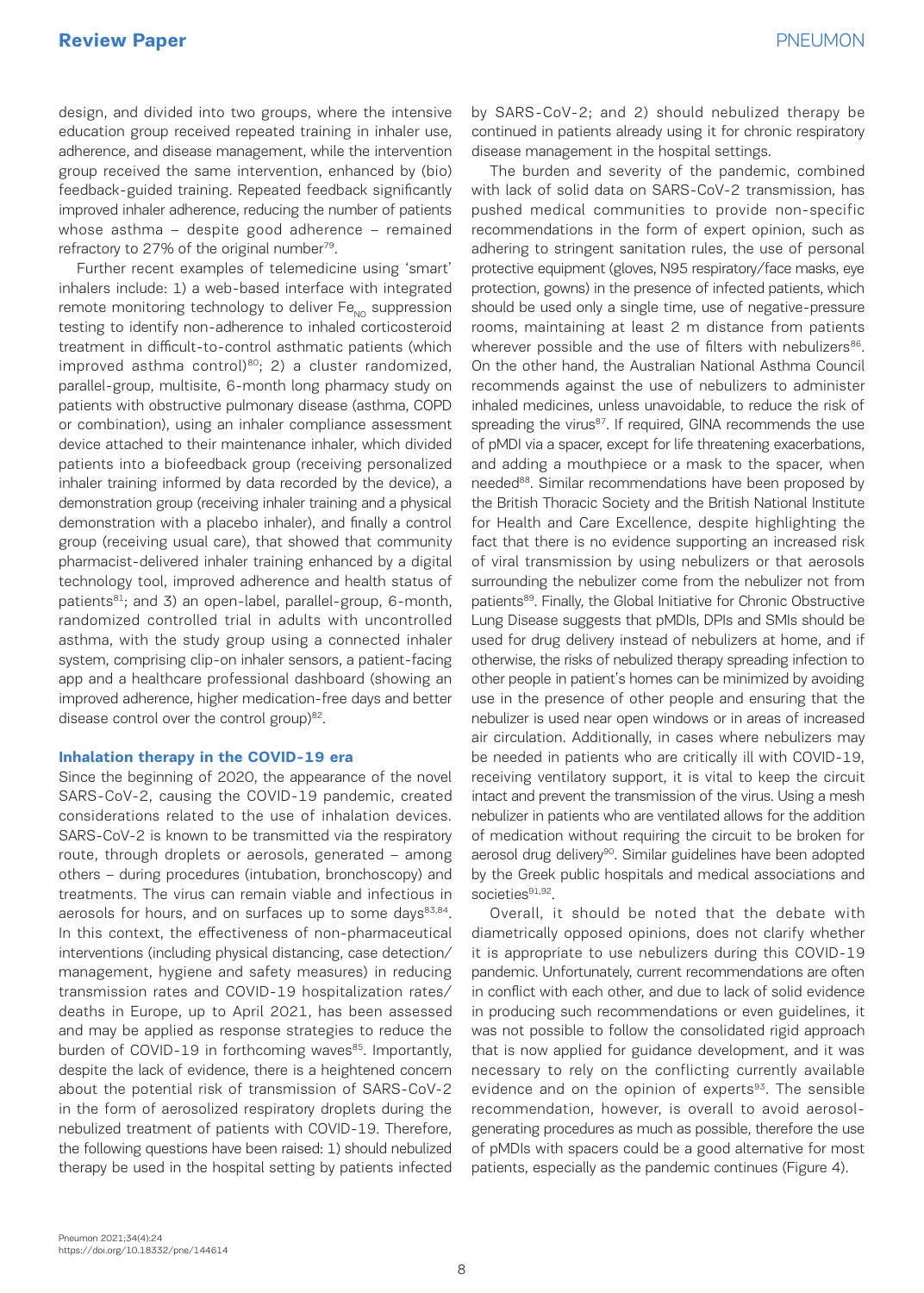

#### **Figure 4. pMDIs with spacer: a) without facemask, b) with facemask**

pMDIs: pressurized metered dose inhalers.

## **CONCLUSION**

Inhalation therapy is an ancient medicinal approach, which has evolved into providing patients and their treating physicians with a plethora of devices to manage obstructive pulmonary disease. Parameters to be carefully weighted and guide the individualized choice of an inhaler in order to achieve disease control, apart from composition, include: physician–patient relationship, patients' opinion and willingness to use a device, their particular preferences, their capability of using a device (with inspiratory flow, coordination, duration of inhalation, age, disease severity and comorbidities being primary factors), the training required for proper use, and finally the performance of the device itself (distribution of particles and technical characteristics). The COVID-19 pandemic added even more complexity to this topic. pMDIs are one of the most frequently used types of inhalation devices for the chronic and acute management of obstructive respiratory disease. Despite having some environmental footprint and requiring a good technique by their users to achieve reliable therapeutic effects, these devices are vital tools in the arsenal of primary care physicians and pulmonologists. Switching devices for non-clinical reasons might be risky for patients with stable respiratory diseases, leading to poor disease control and increased economic burden. The ongoing research to improve the underlying technologies of pMDIs, introduce environmentally friendlier propellants and combine these devices with modern applications of telemedicine and artificial intelligence, create new pathways for the continuous utilization of these devices in the clinical routine. The future of telemedicine will be through the use of objective high-quality information that will come from commercially available devices provided directly to the patients, that will improve physician–patient communication and will save pm is time for time for time for time for time for time for time for time  $\sim$ 

time for all parties. Smart inhalers are an integral part of telemedicine in airways disease and pMDI technology is already commercially available in certain countries.

## **CONFLICTS OF INTEREST**

The authors have each completed and submitted an ICMJE Form for Disclosure of Potential Conflicts of Interest. P. Steiropoulos reports funding through his department and, and honoraria for presentations and consultancy fees from AstraZeneca, Boehringer Ingelheim, Chiesi, ELPEN, GSK and Menarini (paid to the Democritus University of Thrace). P. Bakakos reports honoraria and participation fees in advisory boards from GSK, AstraZeneca, Chiesi, Boherringer Ingelheim and ELPEN. E. Hatziagorou reports honoraria from Chiesi and Vertex. P. Katsaounou reports honoraria, travel grants and grants from Pfizer, GSK, AstraZeneca, Menarini, Chiesi, Boehringer Ingelheim, and Novartis, outside the submitted work. S. Loukides reports honoraria and consultation fees from Chiesi, AstraZeneca, Boehringer Ingelheim, ELPEN, GSK, Menarini, Novartis, Sanofi, Pfizer. A. I. Papaioannou reports honoraria from AstraZeneca, Novartis, Boehringer Ingelheim, Chiesi, Menarini and ELPEN. K. Porpodis reports honoraria for presentations and consultancy fees from AstraZeneca, Boehringer Ingelheim, Chiesi, ELPEN, GSK, Menarini, Novartis and Sanofi Genzyme. K. Samaras reports being a former medical advisor in Janssen-Cilag, and honoraria from Chiesi and Novartis. A. Tzouvelekis has received consultation fees from Chiesi, GlaxoSmithKline, Boehringer Ingelheim, Hoffman La Roche, ELPEN, AstraZeneca, Gilead, Medochemie, Pfizer and UniPharma outside the submitted work. K. Kostikas reports honoraria for presentations and consultancy fees from AstraZeneca, Boehringer Ingelheim, Chiesi, CSL Behring, ELPEN, GSK, Menarini, Novartis, Sanofi Genzyme and WebMD, and being the Editon-in-Chief of the Pneumon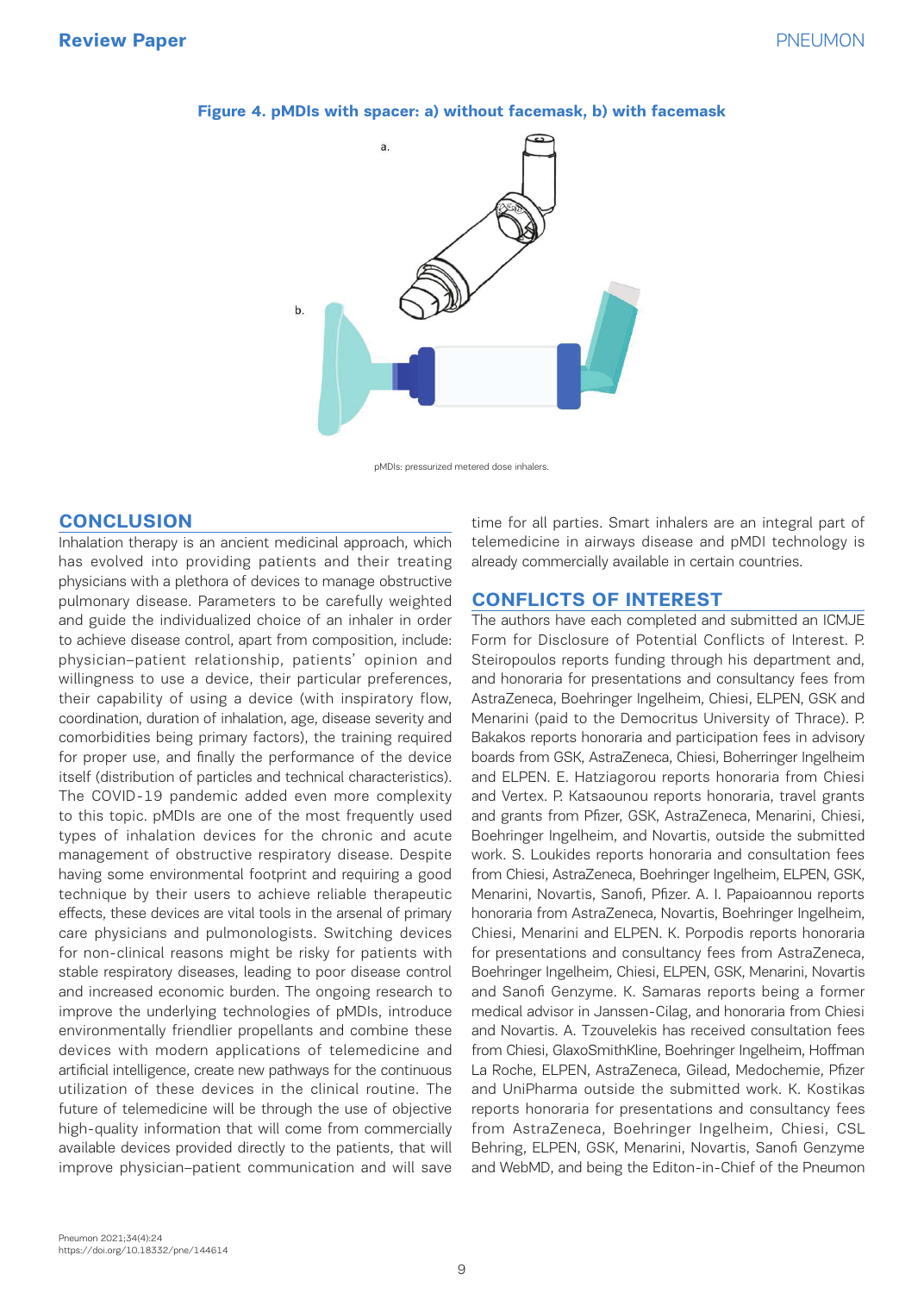journal. His department has also received funding and grants from AstraZeneca, Boehringer Ingelheim, Chiesi, Innovis, ELPEN, GSK, Menarini, Novartis and NuvoAir.

## **FUNDING**

This article was supported by an unconditional grant from Chiesi Hellas S.A.

# **ETHICAL APPROVAL AND INFORMED CONSENT**

Ethical approval and informed consent were not required for this study.

# **DATA AVAILABILITY**

Data sharing is not applicable to this article as no new data were created.

# **AUTHORS' CONTRIBUTIONS**

The authors hold full responsibility for the scope, direction and content of the presented manuscript. They were involved in all stages of development and have approved the submitted work. All authors made substantial contributions to conceptualization, data presentation and interpretation. Manuscript was drafted by KK. All authors have contributed to manuscript revision and critical appraisal, agreed to submit to the current journal; gave final approval of the published version; and agreed on accountability of all aspects of the current work.

# **PROVENANCE AND PEER REVIEW**

Not commissioned; externally peer reviewed.

# **REFERENES**

- 1. Anderson PJ. History of aerosol therapy: liquid nebulization to MDIs to DPIs. Respir Care. 2005;50(9):1139-1150.
- 2. Sakagami M. Insulin disposition in the lung following oral inhalation in humans: a meta-analysis of its pharmacokinetics. Clinical Pharmacokinectics. 2004;43(8):539-552. doi:10.2165/00003088-200443080-00004
- 3. Labiris NR, Dolovich MB. Pulmonary drug delivery. Part I: physiological factors affecting therapeutic effectiveness of aerosolized medications. Br J Clin Pharmacol. 2003;56(6):588- 599. doi:10.1046/j.1365-2125.2003.01892.x
- 4. Borghardt JM, Kloft C, Sharma A. Inhaled Therapy in Respiratory Disease: The Complex Interplay of Pulmonary Kinetic Processes. Can Respir J. 2018;2018:2732017. doi:10.1155/2018/2732017
- 5. Laube BL, Janssens HM, de Jongh FHC, et al; European Respiratory Society, International Society for Aerosols in Medicine. What the pulmonary specialist should know about the new inhalation therapies. Eur Respir J. 2011;37(6):1308- 1331. doi:10.1183/09031936.00166410
- 6. Global Initiative For Chronic Obstructive Lung Disease. GLOBAL STRATEGY FOR THE DIAGNOSIS, MANAGEMENT, AND PREVENTION OF CHRONIC OBSTRUCTIVE PULMONARY

DISEASE: REPORT 2022. 2021. Accessed November 26, 2021. https://goldcopd.org/2022-gold-reports/t

- 7. Lavorini F, Magnan A, Dubus JC, et al. Effect of incorrect use of dry powder inhalers on management of patients with asthma and COPD. Respir Med. 2008;102(4):593-604. doi:10.1016/j.rmed.2007.11.003
- 8. Usmani OS, Lavorini F, Marshall J, et al. Critical inhaler errors in asthma and COPD: a systematic review of impact on health outcomes. Respir Res. 2018;19(1):10. doi:10.1186/s12931-017-0710-y
- 9. Cho-Reyes S, Celli BR, Dembek C, Yeh K, Navaie M. Inhalation Technique Errors with Metered-Dose Inhalers Among Patients with Obstructive Lung Diseases: A Systematic Review and Meta-Analysis of U.S. Studies. Chronic Obstr Pulm Dis. 2019;6(3):267-280. doi:10.15326/jcopdf.6.3.2018.0168
- 10. Newman SP. Inhaler treatment options in COPD. Eur Respir Rev. 2005;14(96):102-108. doi:10.1183/09059180.05.00009605
- 11. Dekhuijzen R, Lavorini F, Usmani OS. Patients' perspectives and preferences in the choice of inhalers: the case for Respimat® or HandiHaler®. Patient Prefer Adherence. 2016;10:1561-1572. doi:10.2147/PPA.S82857
- 12. Ghosh S, Ohar JA, Drummond MB. Peak Inspiratory Flow Rate in Chronic Obstructive Pulmonary Disease: Implications for Dry Powder Inhalers. J Aerosol Med Pulm Drug Deliv. 2017;30(6):381-387. doi:10.1089/jamp.2017.1416
- 13. Kourlaba G, Hillas G, Vassilakopoulos T, Maniadakis N. The disease burden of chronic obstructive pulmonary disease in Greece. Int J Chron Obstruct Pulmon Dis. 2016;11:2179- 2189. doi:10.2147/COPD.S110373
- 14. Mitsiki E, Bania E, Varounis C, Gourgoulianis KI, Alexopoulos EC. Characteristics of prevalent and new COPD cases in Greece: the GOLDEN study. Int J Chron Obstruct Pulmon Dis. 2015;10:1371-1382. doi:10.2147/COPD.S81468
- 15. Janssens W, VandenBrande P, Hardeman E, et al. Inspiratory flow rates at different levels of resistance in elderly COPD patients. Eur Respir J. 2008;31(1):78-83. doi:10.1183/09031936.00024807
- 16. Prime D, de Backer W, Hamilton M, et al. Effect of Disease Severity in Asthma and Chronic Obstructive Pulmonary Disease on Inhaler Specific Inhalation Profiles Through the ELLIPTA® Dry Powder Inhaler. J Aerosol Med Pulm Drug Deliv. 2015;28(6):486-497. doi:10.1089/jamp.2015.1224
- 17. Sharma G, Mahler DA, Mayorga VM, Deering KL, Harshaw O, Ganapathy V. Prevalence of Low Peak Inspiratory Flow Rate at Discharge in Patients Hospitalized for COPD Exacerbation. Chronic Obstr Pulm Dis. 2017;4(3):217-224. doi:10.15326/jcopdf.4.3.2017.0183
- 18. Loh CH, Peters SP, Lovings TM, Ohar JA. Suboptimal Inspiratory Flow Rates Are Associated with Chronic Obstructive Pulmonary Disease and All Cause Readmissions. Ann Am Thorac Soc. 2017;14(8):1305-1311. doi:10.1513/AnnalsATS.201611-903OC
- 19. Haughney J, Lee AJ, McKnight E, Pertsovskaya I, O'Driscoll M, Usmani OS. Peak Inspiratory Flow Measured at Different Inhaler Resistances in Patients with Asthma.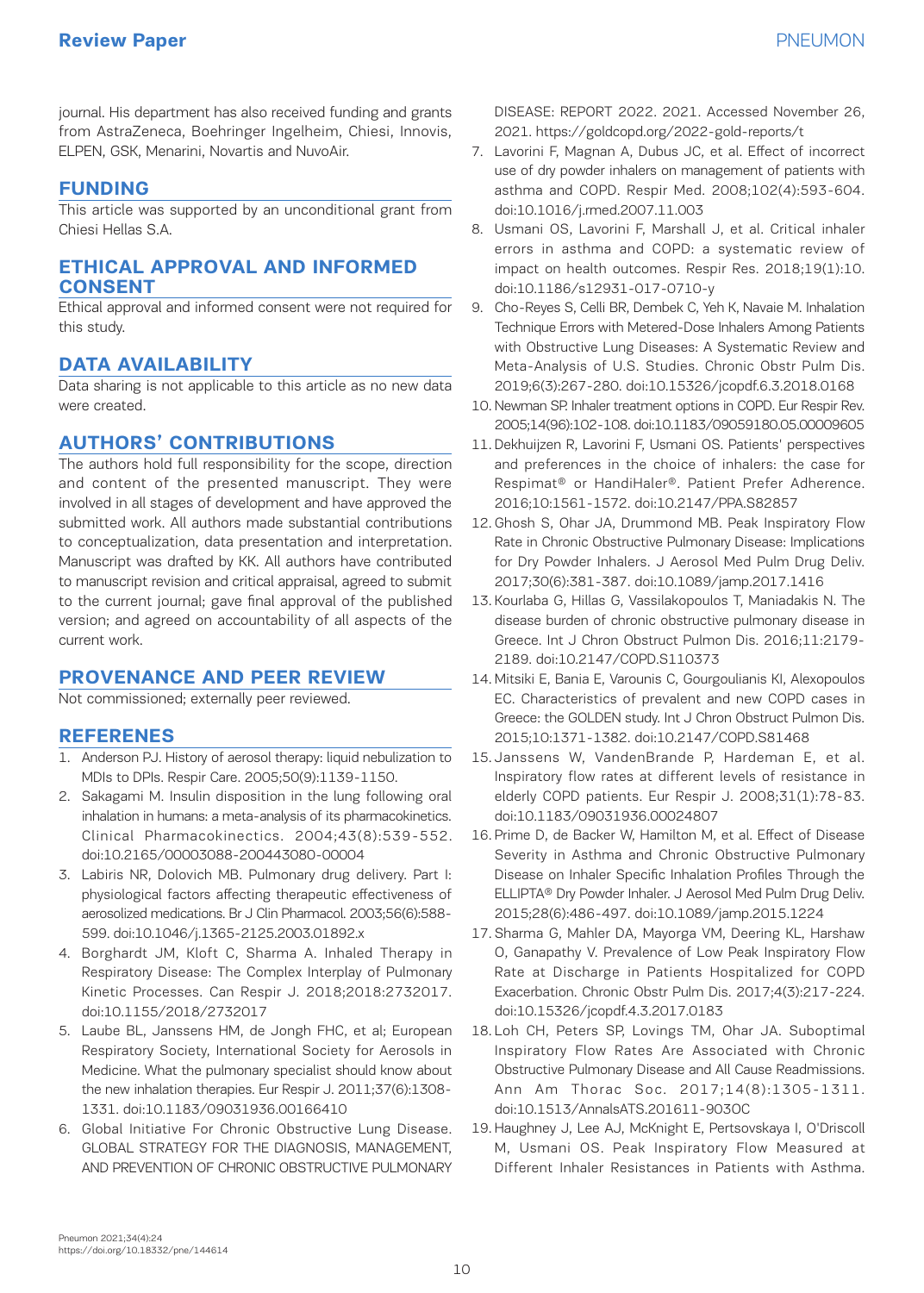J Allergy Clin Immunol Pract. 2021;9(2):890-896. doi:10.1016/j.jaip.2020.09.026

- 20. Gray SL, Williams DM, Pulliam CC, Sirgo MA, Bishop AL, Donohue JF. Characteristics predicting incorrect metered dose inhaler technique in older subjects. Arch Intern Med. 1996;156(9):984- 988. doi:10.1001/archinte.1996.00440090084008
- 21. Souliotis K, Kousoulakou H, Hillas G, et al. Direct and Indirect Costs of Asthma Management in Greece: An Expert Panel Approach. Front Public Health. 2017;5:67. doi:10.3389/fpubh.2017.00067
- 22. Dekhuijzen PN, Vincken W, Virchow JC, et al. Prescription of inhalers in asthma and COPD: towards a rational, rapid and effective approach. Respir Med. 2013;107(12):1817-1821. doi:10.1016/j.rmed.2013.09.013
- 23. Cates CJ, Crilly JA, Rowe BH. Holding chambers (spacers) versus nebulisers for beta agonist treatment of acute asthma. Cochrane Database Syst Rev. 2006;2:CD000052. doi:10.1002/14651858.CD000052.pub2
- 24. Pedersen S, Dubus JC, Crompton GK, ADMIT Working Group. The ADMIT series--issues in inhalation therapy. 5) Inhaler selection in children with asthma. Prim Care Respir J. 2010;19(3):209-216. doi:10.4104/pcrj.2010.00043
- 25. Chua HL, Collis GG, Newbury AM, et al. The influence of age on aerosol deposition in children with cystic fibrosis. Eur Respir J. 1994;7(12):2185-2191. doi:10.1183/09031936.94.07122185
- 26. Lowenthal D, Kattan M. Facemasks versus mouthpieces for aerosol treatment of asthmatic children. Pediatr Pulmonol. 1992;14(3):192-196. doi:10.1002/ppul.1950140309
- 27. Erzinger S, Schueepp KG, Brooks-Wildhaber J, Devadason SG, Wildhaber JH. Facemasks and aerosol delivery in vivo. J Aerosol Med. 2007;20(Suppl 1):S78-S83. doi:10.1089/jam.2007.0572
- 28. Murakami G, Igarashi T, Adachi Y, et al. Measurement of bronchial hyperreactivity in infants and preschool children using a new method. Ann Allergy. 1990;64(4):383-387.
- 29. Global Initiative For Asthma. 2021 GINA Main Report. Accessed November 26, 2021. https://ginasthma.org/ginareports/
- 30. Cates CJ, Welsh EJ, Rowe BH. Holding chambers (spacers) versus nebulisers for beta-agonist treatment of acute asthma. Cochrane Database Syst Rev. 2013;2013(9):CD000052. doi:10.1002/14651858.CD000052.pub3
- 31. Bjermer L. The importance of continuity in inhaler device choice for asthma and chronic obstructive pulmonary disease. Respiration. 2014;88(4):346-352. doi:10.1159/000363771
- 32. Bosnic-Anticevich S, Chrystyn H, Costello RW, et al. The use of multiple respiratory inhalers requiring different inhalation techniques has an adverse effect on COPD outcomes. Int J Chron Obstruct Pulmon Dis. 2016;12:59-71. doi:10.2147/COPD.S117196
- 33. Papaioannou AI, Bartziokas K, Hillas G, et al. Device use errors among patients with asthma and COPD and the role of training: a real-life study. Postgrad Med. 2021;133(5):524- 529. doi:10.1080/00325481.2021.1902188
- 34. Golay Α. Pharmacoeconomic aspects of poor adherence: can better adherence reduce healthcare costs? J Med Econ. 2011;14(5):594-608. doi:10.3111/13696998.2011.597808
- 35. Smith IJ, Bell J, Bowman N, Everard M, Stein S, Weers JG. Inhaler devices: what remains to be done? J Aerosol Med Pulm Drug Deliv. 2010;23(Suppl 2):S25-S37. doi:10.1089/jamp.2010.0853
- 36. Jung E, Pickard AS, Salmon JW, Bartle B, Lee TA. Medication adherence and persistence in the last year of life in COPD patients. Respir Med. 2009;103(4):525-534. doi:10.1016/j.rmed.2008.11.004
- 37. Vestbo J, Anderson JA, Calverley PMA, et al. Adherence to inhaled therapy, mortality and hospital admission in COPD. Thorax. 2009;64(11):939-943. doi:10.1136/thx.2009.113662
- 38. Thomas M, Price D, Chrystyn H, Lloyd A, Williams AE, von Ziegenweidt J. Inhaled corticosteroids for asthma: impact of practice level device switching on asthma control. BMC Pulm Med. 2009;9:1. doi:10.1186/1471-2466-9-1
- 39. Bourbeau J, Bartlett SJ. Patient adherence in COPD. Thorax. 2008;63(9):831-838. doi:10.1136/thx.2007.086041
- 40. Normansell R, Kew KM, Stovold E. Interventions to improve adherence to inhaled steroids for asthma. Cochrane Database Syst Rev. 2017;4(4):CD012226. doi:10.1002/14651858.CD012226.pub2
- 41. Haidl P. Never change a winning team: patient and inhalation device. Respiration. 2014;88(4):268-269. doi:10.1159/000365818
- 42. Horne R. Compliance, adherence, and concordance: implications for asthma treatment. Chest. 2006;130(Suppl 1):65S-72S. doi:10.1378/chest.130.1\_suppl.65S
- 43. Wechsler ME, Kelley JM, Boyd IOE, et al. Active albuterol or placebo, sham acupuncture, or no intervention in asthma. N Engl J Med. 2011;365(2):119-126. doi:10.1056/NEJMoa1103319
- 44. Price D. Do healthcare professionals think that dry powder inhalers can be used interchangeably? Int J Clin Pract Suppl. 2005;149:26-29. doi:10.1111/j.1368-504X.2005.00724.x
- 45. Clark AR. Medical Aerosol Inhalers: Past, Present, and Future. Aerosol Science and Technology. 1995;22(4):374-391. doi:10.1080/02786829408959755
- 46. Zhu B, Traini D, Young P. Aerosol particle generation from solution based pressurized metered dose inhalers: a technical overview of parameters that influence respiratory deposition. Pharm Dev Technol. 2015;20(8):897-910. doi:10.3109/10837450.2014.959176
- 47. Lavorini F. The challenge of delivering therapeutic aerosols to asthma patients. ISRN Allergy. 2013;2013:102418. doi:10.1155/2013/102418
- 48. United Nations. The Montreal Protocol on Substances that Deplete the Ozone Layer. Accessed November 26, 2021. https://ozone.unep.org/treaties/decisions-essential-usesmetered-dose-inhalers-mdis
- 49. Zeidler M, Corren J. Hydrofluoroalkane formulations of inhaled corticosteroids for the treatment of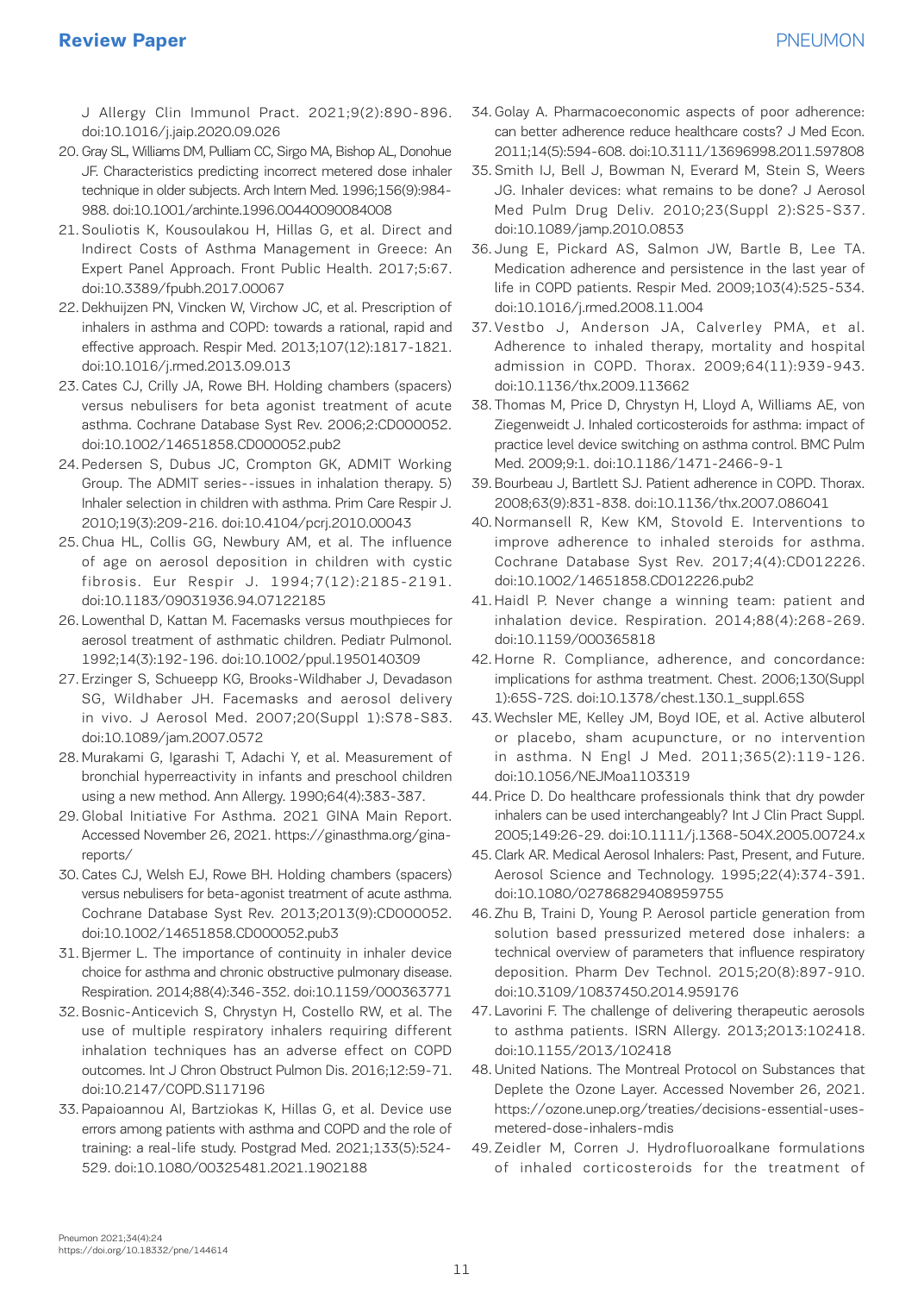asthma. Treat Respir Med. 2004;3(1):35-44. doi:10.2165/00151829-200403010-00005

- 50. Acerbi D, Brambilla G, Kottakis I. Advances in asthma and COPD management: delivering CFC free inhaled therapy using Modulite technology. Pulm Pharmacol Ther. 2007;20(3):290- 303. doi:pupt
- 51. Usmani OS, Scichilone N, Mignot B, et al. Airway Deposition of Extrafine Inhaled Triple Therapy in Patients with COPD: A Model Approach Based on Functional Respiratory Imaging Computer Simulations. Int J Chron Obstruct Pulmon Dis . 2020;15:2433-2440. doi:10.2147/COPD.S269001
- 52. De Backer W, Devolder A, Poli G, et al. Lung deposition of BDP/formoterol HFA pMDI in healthy volunteers, asthmatic, and COPD patients. J Aerosol Med Pulm Drug Deliv. 2010;23(3):137-148. doi:10.1089/jamp.2009.0772
- 53. Contoli M, Bellini F, Morandi L, et al. Assessing small airway impairment in mild to moderate smoking asthmatic patients. Eur Respir J. 2016;47(4):1264-1267. doi:10.1183/13993003.01708-2015
- 54. Sonnappa S, McQueen B, Postma DS, et al. Extrafine Versus Fine Inhaled Corticosteroids in Relation to Asthma Control: A Systematic Review and Meta-Analysis of Observational Real-Life Studies. J Allergy Clin Immunol Pract. 2018;6(3):907- 915.e7. doi:10.1016/j.jaip.2017.07.032
- 55. Vehring R, Lechuga Ballesteros D, Joshi V, Noga B, Dwivedi SK. Cosuspensions of microcrystals and engineered microparticles for uniform and efficient delivery of respiratory therapeutics from pressurize d metered dose inhalers. Langmuir. 2012;28(42):15015-15023. doi:10.1021/la302281n
- 56. Wauthoz N, Amighi K. Phospholipids in pulmonary drug delivery. Eur J Lipid Sci Technol. 2014;116(9):1114-1128. doi:10.1002/ejlt.201300368
- 57. Taylor G, Warren S, Dwivedi S, et al. Gamma scintigraphic pulmonary deposition study of glycopyrronium /formoterol metered dose inhaler formulated using co suspension delivery technology. Eur J Pharm Sci. 2018;111:450-457. doi:10.1016/j.ejps.2017.10.026
- 58. Usmani OS, Roche N, Jenkins M, Stjepanovic N, Mack P, De Backer W. Consistent Pulmonary Drug Delivery with Whole Lung Deposition Using the Aerosphere Inhaler: A Review of the Evidence. Int J Chron Obstruct Pulmon Dis. 2021;16:113-124. doi:10.2147/COPD.S274846
- 59. Salvi S, Gogtay J, Aggarwal B. Use of breath actuated inhalers in patients with asthma and COPD an advance in inhalational therapy: a systematic review. Expert Rev Respir Med. 2014;8(1):89-99. doi:10.1586/17476348.2014.854168
- 60. Morais Almeida M, Pité H, Cardoso J, et al. Asthma management with breath triggered inhalers: innovation through design. Asthma Res Pract. 2020;6(1):4. doi:10.1186/s40733-020-00057-7
- 61. Newman SP, Weisz AW, Talaee N, Clarke SW. Improvement of drug delivery with a breath actuated pressurised aerosol for patients with poor inhaler technique. Thorax. 1991;46(10):712-716. doi:10.1136/thx.46.10.712
- 62. Panigone S, Sandri F, Ferri R, Volpato A, Nudo E, Nicolini G. Environmental impact of inhalers for respiratory diseases: decreasing the carbon footprint while preserving patient tailored treatment. BMJ Open Respir Res. 2020;7(1):e000571. doi:10.1136/bmjresp-2020-000571
- 63. Usmani OS, Biddiscombe MF, Barnes PJ. Regional Lung Deposition and Bronchodilator Response as a Function of beta2-Agonist Particle Size. Am J Respir Crit Care Med. 2005;172(12):1497-1504. doi:10.1164/rccm.200410-1414OC
- 64. Chierici V, Cavalieri L, Piraino A, et al. Consequences of notshaking and shake-fire delays on the emitted dose of some commercial solution and suspension pressurized metered dose inhalers. Expert Opin Drug Deliv. 2020;17(7):1025- 1039. doi:10.1080/17425247.2020.1767066
- 65. Plaza V, Sanchis J, Roura P, et al. Physicians' knowledge of inhaler devices and inhalation techniques remains poor in Spain. J Aerosol Med Pulm Drug Deliv. 2012;25(1):16-22. doi:10.1089/jamp.2011.0895
- 66. Molimard M, Raherison C, Lignot S, Depont F, Abouelfath A, Moore N. Assessment of handling of inhaler devices in real life: an observational study in 3811 patients in primary care. J Aerosol Med. 2003;16(3):249-254. doi:10.1089/089426803769017613
- 67. Janson C, Henderson R, Löfdahl M, Hedberg M, Sharma R, Wilkinson AJK. Carbon footprint impact of the choice of inhalers for asthma and COPD. Thorax. 2020;75(1):82-84. doi:10.1136/thoraxjnl-2019-213744
- 68. Usmani OS, Scullion J, Keeley D. Our planet or our patientsis the sky the limit for inhaler choice? Lancet Respir Med. 2019;7(1):11-13. doi:10.1016/S2213-2600(18)30497-1
- 69. Glytsos T, Mammi-Galani E, Chalvatzaki E, Korkontzelou A, Letsios V, Alexandrakis S, Lazaridis M. Determination of Green House Gases Emissions from pMDIs products in Greece. In: 7th International Conference on Environmental Science and Technology, CEST poster ID 818.
- 70. Lavorini F, Corrigan CJ, Barnes PJ, et al. Aerosol Drug Management Improvement Team. Retail sales of inhalation devices in European countries: so much for a global policy. Respir Med. 2011;105(7):1099-1103. doi:10.1016/j.rmed.2011.03.012
- 71. Keeley D, Scullion JE, Usmani OS. Minimising the environmental impact of inhaled therapies: problems with policy on low carbon inhalers. Eur Respir J. 2020;55(5):2001122. doi:10.1183/13993003.01122-2020
- 72. Patel SY, Mehrotra A, Huskamp HA, Uscher-Pines L, Ganguli I, Barnett ML. Trends in Outpatient Care Delivery and Telemedicine During the COVID-19 Pandemic in the US. JAMA Intern Med. 2021;181(3):388-391. doi:10.1001/jamainternmed.2020.5928
- 73. NHS Digital Appointments in General Practice 2020. NHS Digital. 2020. Accessed November 26, 2021. https://digital. nhs.uk/data-and-information/publications/statistical/ appointments-in-general-practice/september-2020
- 74. Buhl R, Heaney LG, Loefroth E, Larbig M, Kostikas K, Conti V, Cao H. One-year follow up of asthmatic patients